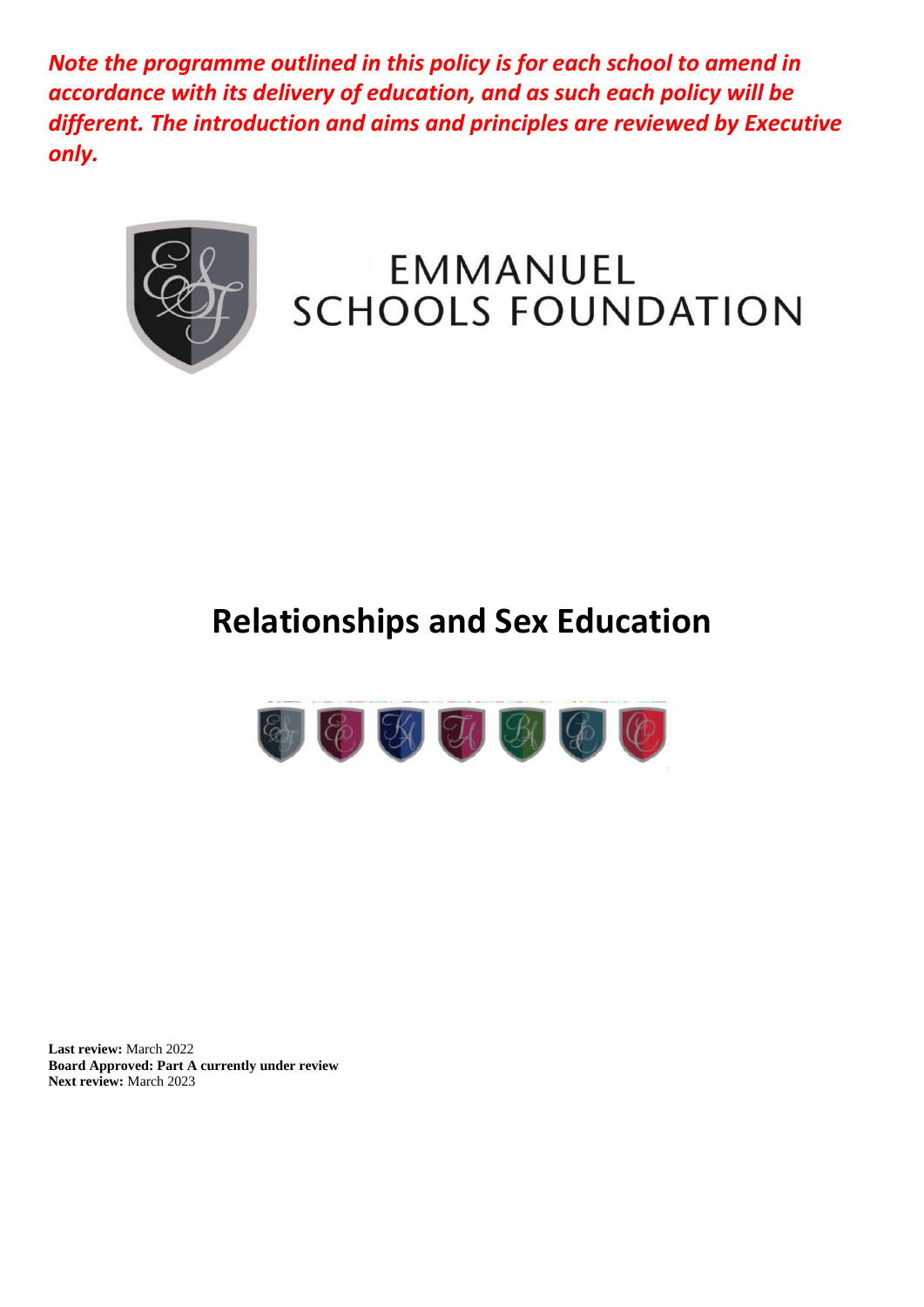# **Introduction**

Part A of this RSE Policy is common to all schools within ESF; Part B provides more detail concerning where and when particular topics are taught at your child's school.

#### *Part A*

#### *Welcome*

We want every child, whatever their background, to feel loved, valued and welcomed in their school. We see RSE as a vital part of the education of character and seek to live out our ESF Core Values (love, wisdom, fairness, self-control, courage, humility, integrity) in all we do. At Emmanuel Schools Foundation (ESF), we provide an education of character that is underpinned by our Christian ethos. Our students learn to practise mutual respect and tolerance and we encourage them to go further and to practice the greatest virtue by loving one's neighbour as oneself <sup>1</sup>. We believe that human beings are uniquely made in the image of God and therefore relationships are of central importance for us. At the heart of the Gospel lies the possibility of a restored relationship with God; alongside this comes an emphasis on positive, healthy relationships between human beings. We take positive action to build a healthy culture characterised by respectful relationships with discrimination, of any kind, not tolerated.

#### *Respecting Parents and Children*

We believe in the importance of families and respect parents as the 'first educators' of their children and encourage parents to teach their children about relationships and sex before they learn about it at school, or from any other source. We invite parents to discuss what will be taught and to support parents in managing conversations with their children on these issues. We will consult with parents locally to ensure this RSE policy meets the needs of children and parents and reflects the community served by your child's school. Teaching in RSE reflects the law (including the Equality Act 2010) as it applies to relationships, so that young people clearly understand what the law allows and does not allow, and the wider implications of decisions they may make. In the primary years, we provide 'Relationships Education' and also 'Sex Education'. In the secondary years, we provide 'Relationships and Sex Education'. School principals will automatically grant a request to withdraw a pupil from any Sex Education delivered in primary schools, except where it is part of the science curriculum. In Sex Education, we consult parents before the final year of primary school about the detailed content of what will be taught. Parents have the right to request that their child be withdrawn from some or all of 'Sex Education' and the school will respect the parents' request to withdraw the child up to and until three terms before the child turns 16, after which, if the child wishes to receive sex education, rather than be withdrawn, we will make arrangements to provide the child with sex education during one of those terms.

#### *Preparing for Life in Modern Britain*

Our country comprises people with diverse worldviews and identities – sexual, political, ethnic, cultural and religious – and widely varying practices. Students learn to respect and live peaceably with those who hold different, evenmutually exclusive, views and orientations. We ensure there is no stigmatisation of children based on their home circumstances and reflect sensitively that stable, caring relationships, may be of different types. As a Trust with a Christian ethos we affirm the value and importance of Christian marriage. In British law marriage is between two consenting adults but many Christian churches understand the Bible to teach that marriage is the union of one man and one woman for life. As well as this being the position of the Church of England<sup>2</sup> and the Roman Catholic Church, it is also the teaching of other faiths. We comply with the Equality Act 2010, under which sexual orientation and gender reassignment are amongst the protected characteristics. Throughout RSE, we explore the healthy features of all relationships (such as mutual respect, trust, honesty, support, fairness, having one's own identity, good communication and enjoyment). We seek to help young people to think through the choices they face in the realm of their relationships. We want them to consider the differing perspectives about what is the best and the right way to live and we emphasise the importance of character<sup>3</sup> and the need to take responsibility for others as well as ourselves.

<sup>3</sup> Pike, M.A. (2017) British values and virtues: schooling in Christianity and character, *British Journal of Religious Education* (published online 3 Aug 2017). DOI[: 10.1080/01416200.2017.1352485](http://dx.doi.org/10.1080/01416200.2017.1352485)

<sup>1</sup>Matthew 22:37–40: "'Love the Lord your God with all your heart and with all your soul and with all your mind.' This is the first and greatest commandment. And the second is like it: 'Love your neighbour as yourself.' All the Law and the Prophets hang on these two commandments." (New International Version) <sup>2</sup>http[s://www.churchofengland.org/about-us/structure/churchlawlegis/canons/section-b.aspx C](http://www.churchofengland.org/about-us/structure/churchlawlegis/canons/section-b.aspx)anons of the Church of England Section B: 30 *Of Holy Matrimony* 1.

The Church of England affirms, according to our Lord's teaching, that marriage is in its nature a union permanent and lifelong, for better for worse, till death them do part, of one man with one woman, to the exclusion of all others on either side…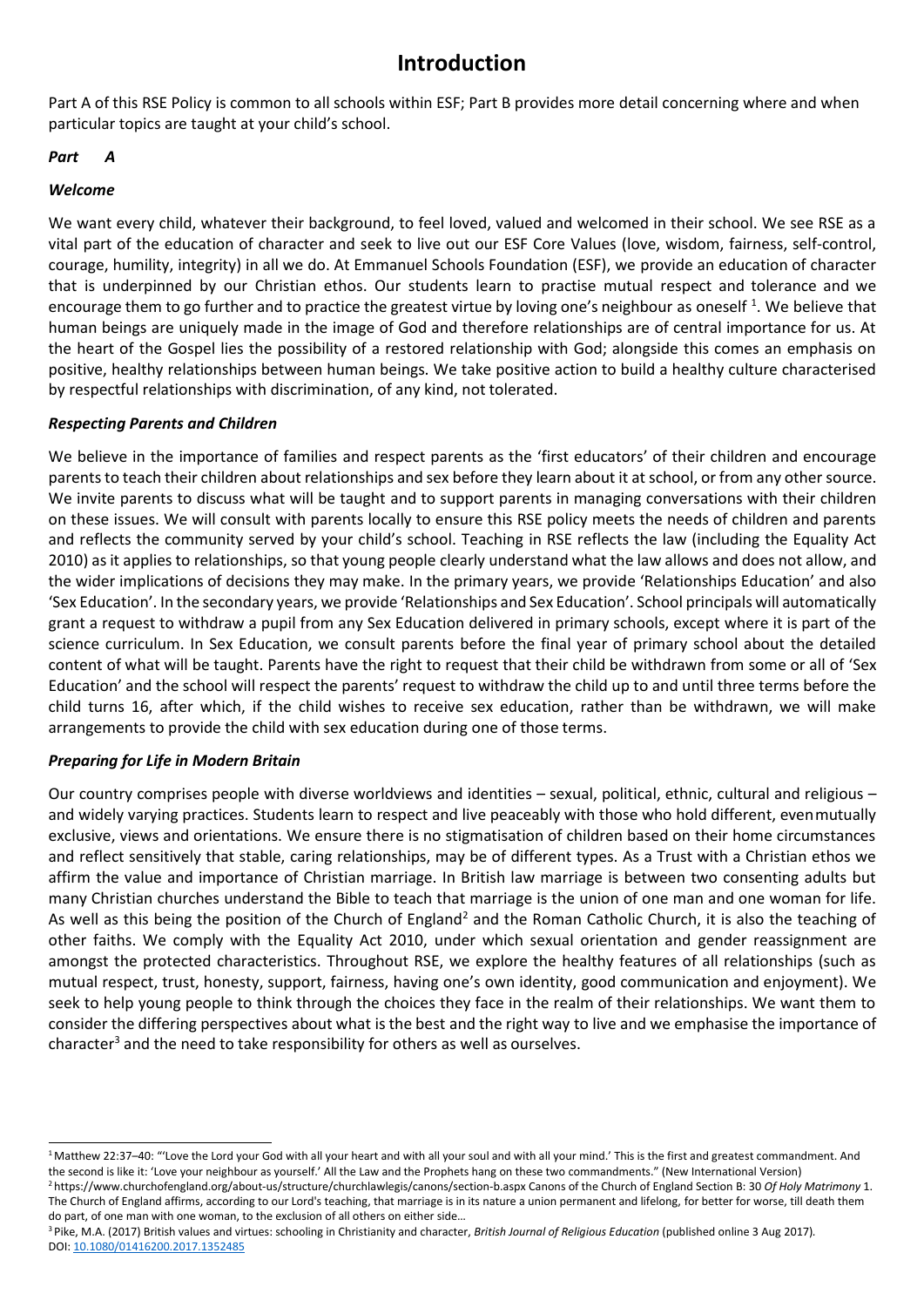#### **Intimate Relationships**

In the secondary years, in addition to developing the knowledge specified in DFE Guidance<sup>4</sup> for primary years, RSE lessons cover contraception, developing intimate relationships and resisting pressure to have sex (and not applying pressure). We teach the values of families and what is acceptable and unacceptable behaviour in relationships. In ESF schools we describe the advantages of abstinence and self-control. Our students will understand that there are a range of strategies for identifying and managing sexual pressure, including understanding peer pressure, resisting pressure and not pressurising others; that they have a choice to delay sex or to enjoy intimacy without sex. Drawing upon a Christian sexual ethic, we express good reasons to say no to sex, but also a vision of the ideal context for saying yes to sex. We teach our students the facts and perspectives about sexual orientation and gender identity in an age appropriate and inclusive way. We teach the full range of contraceptive choices, efficacy and options available; the legal choices permitted and moral perspectives in relation to pregnancy with medically and legally accurate information and moral perspectives on these. With regard to sexual health our students will know how the different sexually transmitted infections (STIs), including HIV/AIDs, are transmitted, how risk can be reduced; and how the use of alcohol and drugs can lead to harm. They will also know to get further advice, including how and where to access confidential sexual and reproductive health advice and treatment. We teach our students that the principles of healthy relationships also apply online. Living in a digital world requires wisdom to navigate social media and also face-to-face relationships**<sup>5</sup>** . Our students are taught how to keep safe online which includes how to recognise risks, harmful content and contact, and how and to whom to report issues. Students learn about cyberbullying and understand the impact of viewing harmful content and sexually explicit material e.g. pornography presents a distorted picture of sexual behaviours and can damage the way people see themselves in relation to others. Students are clearly taught that the sharing and viewing indecent images of children (including those created by children) is a criminal offence which carries severe penalties including jail. Our students are taught how to keep safe online which includes how to recognise risks, harmful content and contact, and how and to whom to report issues

#### *Aims and Principles*

We nurture: *1. Knowledgeable* students who have a sound knowledge of physiological and biological aspects of sex and reproduction *2*. *Thoughtful* students who reflect with maturity on the differing perspectives on relationships and sexual ethics *3. Discerning* students who are empowered to make wise choices in life relating to relationships, sex and sexuality *4. Confident* students who have an appreciation of their own self-worth and know where they can turn for help and advice *5. Selfless* students who put the interests of others before their own. *Our RSE programme will be:*

- 1. *Age appropriate* We seek to ensure that our delivery will be structured so as to protect children'sinnocence without compromise to clarity.<sup>6</sup>
- 2. *In partnership with parents/carers* Our relationships and sex education will be significantly more effective as parents also spend time discussing the issues with their children.
- 3. *Pastorally sensitive* We are fully aware also of the diversity of views on moral issues that exists in the modern world and our aim is to be entirely sensitive in areas where there is disagreement.
- 4. *Consistent with our ethos* We affirm the value, worth and dignity of all, regardless of their views or their moral decisions; as such, we will treat all of our students with care and compassion.<sup>7</sup>
- 5. *Well planned and expertly delivered* We seek to ensure that experts deliver our relationships and sex education, and we prize a delivery that communicates the facts clearly.

<sup>4</sup>*Relationships Education, Relationships and Sex Education (RSE) and Health Education* (DFE, 2019)

https://assets.publishing.service.gov.uk/government/uploads/system/uploads/attachment\_data/file/805781/Relationships\_Education Relationships\_and\_Sex\_E ducation RSE and\_Health\_Education.pdf

<sup>5</sup>Sherry Turkle *Alone Together* pp.11-12, Basic Books, 2001 'We build a following on Facebook or MySpace and wonder to what degree our followers are friends…suddenly, in the half-light of virtual community, we may feel utterly alone… Sometimes people experience no sense of having communicated after hours of connection…'

<sup>&</sup>lt;sup>6</sup> In its March 2017 policy statement the Government expressed its commitment 'to ensuring that the education provided to pupils in Relationships Education and RSE is appropriate to the age of pupils and their religious background'.

http[s://www.gov.uk/government/uploads/system/uploads/attachment\\_data/file/595828/170301\\_Policy\\_statement\\_PSHEv2.pdf](http://www.gov.uk/government/uploads/system/uploads/attachment_data/file/595828/170301_Policy_statement_PSHEv2.pdf) (p.4) 7 See t British Values Policy: LINK NEEDED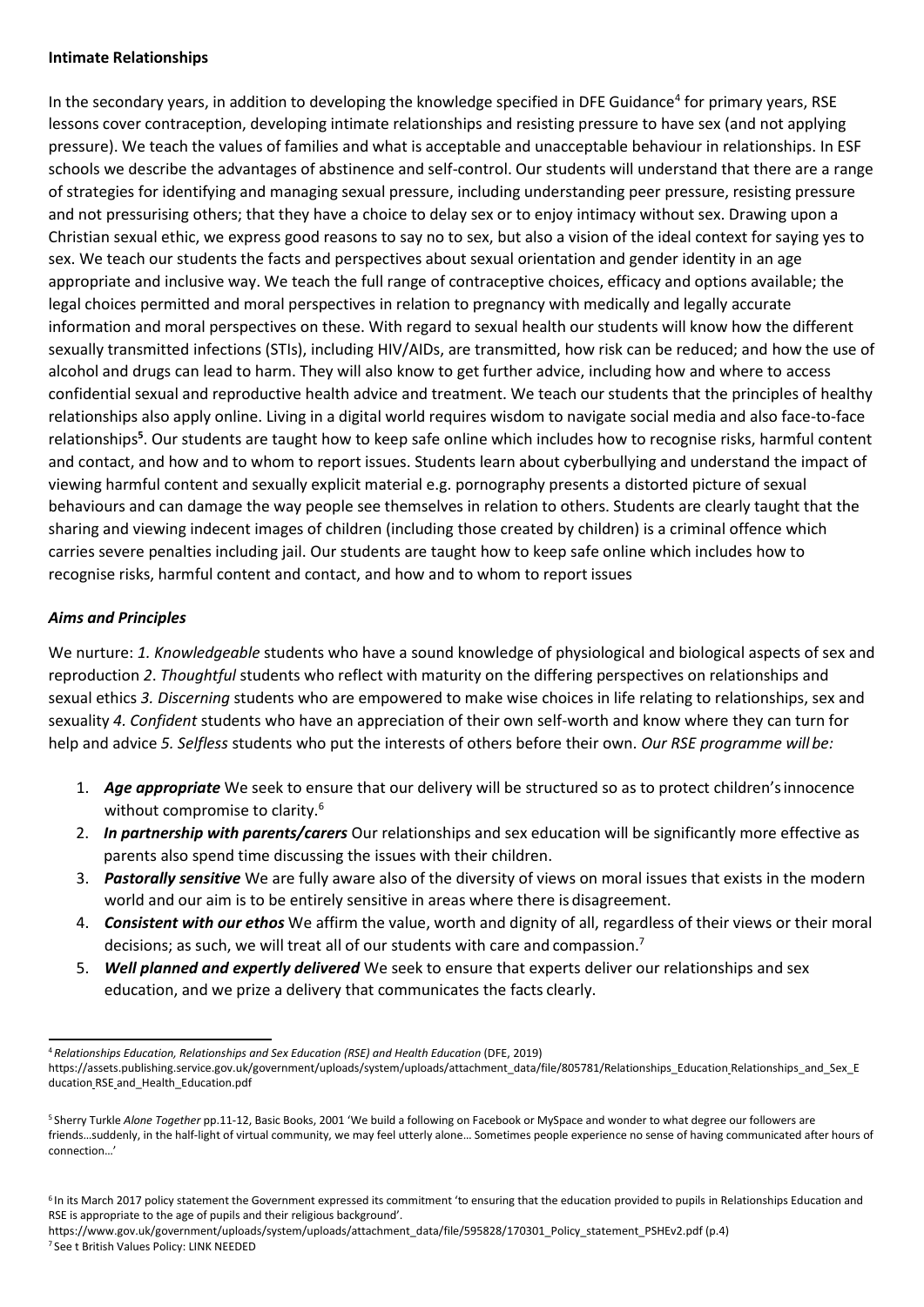# **Programme:**

*Starting out…*

In years 7 and 8 students consider what human beings are and the influences on us as we grow up, how to appreciate, establish and build healthy relationships in all areas of life, how we make decisions relating to the best and the right way to live, and they are introduced to adult relationships.

## **Year 7: science**

In science students study the topic: **reproduction in animals**. 8 Students gain a knowledge of the biological mechanism of sexual reproduction in humans and the physical changes that take place during puberty. Curriculum subject matter includes: gametes and fertilisation; the structure and function of the male and female reproductive systems; the menstrual cycle (without details of hormones); gestation and birth, to include the effect of maternal lifestyle on the foetus through the placenta.

## **Year 7: RSE**

In **RSE** students consider the following:

**1. The nature of human beings**: the nature and value of all human beings – whatever they choose to believe or however they choose to behave – as created in God's image and therefore intrinsically precious; the importance of how we treat others (family/friends/acquaintances/colleagues/strangers); the importance of how we treat ourselves (including our minds & the way we think) and self-esteem.

**2. Friendships**: how to establish and grow healthy relationships with our friends.

**3. Identity and image** Identity: the factors that shape our identity: *what makes me who I am? Where do I find worth, value and security? How do I handle feeling insecure? How should I see myself?* Image: media representations of beauty and the difference between the images we are presented with – via the media/TV & film/online – and reality. The importance of self-respect and respect for others, and of taking responsibility for oneself as well as forothers.

### **Year 7: online safety**

The online safety curriculum<sup>9</sup> covers the following: password security; health and safety when using computers; an introduction to online reputation<sup>10</sup>; an introduction to cyberbullying; content selection and copyright.

<sup>8</sup>Science topics are taught in rotation: all year 7 students cover the *reproduction in animals* topic before the February half-term holiday.

<sup>9</sup> Alongside the content delivered in science and in relationships and sex education, an online safety curriculum is taught in key stages 3 and 4. In years 7 and 8 the teaching of online safety takes place during students' business education lessons.

<sup>10</sup>An 'internet etiquette' session is delivered to students in years 7-9 who have experienced issues in this area. Based on the *Thinkuknow* session **Your Digital Tattoo**, it aims to develop students' understanding of the concept of 'online reputation' and the various possible consequences of sharing content online, and knowledge of ways to get unwanted content removed from the internet.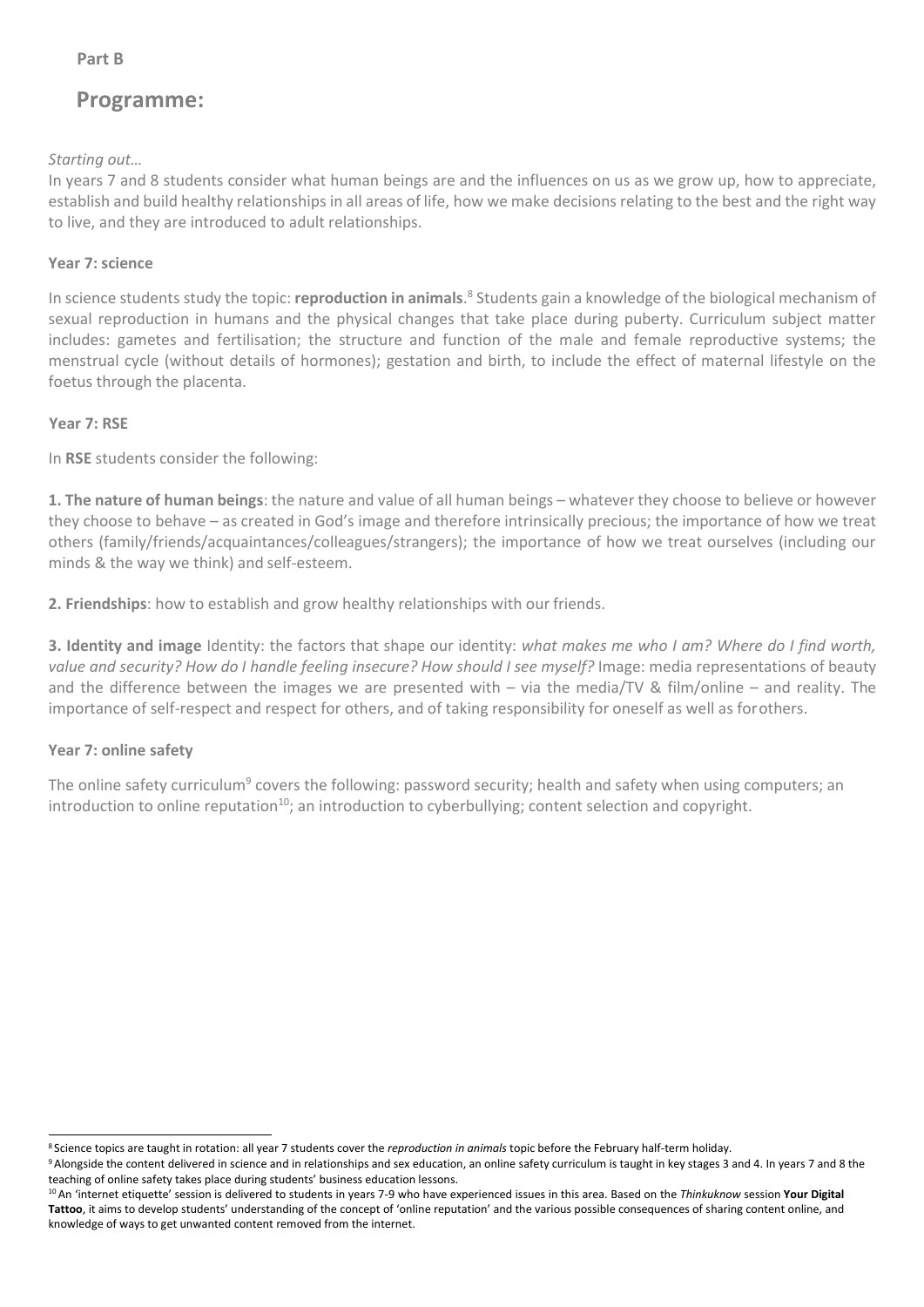#### **Year 8: RSE**

In **RSE** students consider the following:

**1. The importance of families and parents**: the importance of appreciating/honouring your parents/carers; the possibility of rich family experiences in addition to those with your mother & father; the idea that *'it takes a village to raise a child'*: respecting & valuing grandparents and the elderly within your community; a visit to ESF schools by senior citizens from the local community.

*2.* **An introduction to adult relationships:** the beauty and challenge of **singleness**; the importance of commitment in **intimate relationships**; the seriousness of engaging in, and the benefits of delaying, sexual activity. Some key questions: *How do we decide what is right and wrong generally? Where do we look to for information on the facts and the moral choices we face? What does the law say about sexual intercourse?*

*3.* **Sex and the way we** *speak* **as well as** *act* Language: the importance of the way we speak about other people (when they are present and when they are absent); the casual use of sexualised terms; unacceptable homophobic comments; the zero tolerance approach towards bullying at ESF; the importance of boundaries; *What do we do if something is concerning us (personally or in relation to a friend)?*

#### **Year 8: online safety**

The online safety curriculum covers the following: digital literacy; online contact; cyberbullying and reporting; reliability of information.

#### *Thinking further…*

In years 9 and 10 students consider the issues relating to sexual relationships in greater depth; including, in science, the facts concerning sexually transmitted infections and contraception, and, in SRE, the issues relating to the nature of sex, when it is right to engage in sexual activity and how to live well in light of the pressures of the modernworld.

#### **Year 9: biology**

In **biology** students study the topic: **infection and response***. Context*: this topic introduces students to concepts relating to communicable disease; in doing so a variety of diseases are studied, such as measles, salmonella and malaria, alongside which sexually transmitted infections are considered. Curriculum subject matter includes: explaining how the spread of diseases can be reduced or prevented, including HIV and Gonorrhoea; explaining the use of antibiotics and other medicines in treating disease.

#### **Year 9: RSE**

In **RSE** students consider the following:

*1.* (What humans are and) **what sex is**: a good gift from a good God (cf. the notion that sex is a bad thing); dealing with misconceptions: sex is not as it is sometimes portrayed (including by Christians/the church at times). The right context for sex: w*hen is it good/right to have sex? What different views do people hold?* The traditional Christian view (including what the major churches say): singleness and celibacy, abstinence until marriage, lifelong marriage with sex for intimacy and procreation; other religious views on marriage; civil marriage; civil partnerships (since 2004) & civil marriage (since 2013); cohabitation; exclusive (non-cohabiting) relationships; sex outside of a committed relationship (with a stranger/paying for sex); sex alone; the issue of monogamy & polygamy. *What is the law in the UK about sexual activity and marriage?*

**2. Purpose:** *What is the purpose of sex? Can it ever be* 'just sex'*?* Sex is more than a physical act: it is a mental/emotional/spiritual act and, as such, always matters; it is about creating and maintaining a lifelong bond.<sup>11</sup> Key issue: *What level of commitment should there be before I have sex with someone else?* Key question: *What are the benefits of delaying sex for a committed relationship?* The notion of delayed gratification and the benefits of delaying sex until a relationship of real commitment: it serves to *protect* us and to *provide* for us. The notion of marriage as a covenant in which two people give themselves to each other.

<sup>&</sup>lt;sup>11</sup> The Roman Catholic Church teaches that there must always be the possibility of new life after sexual intercourse; the majority Protestant view is that sexual intercourse is as concerned with intimacy as procreation.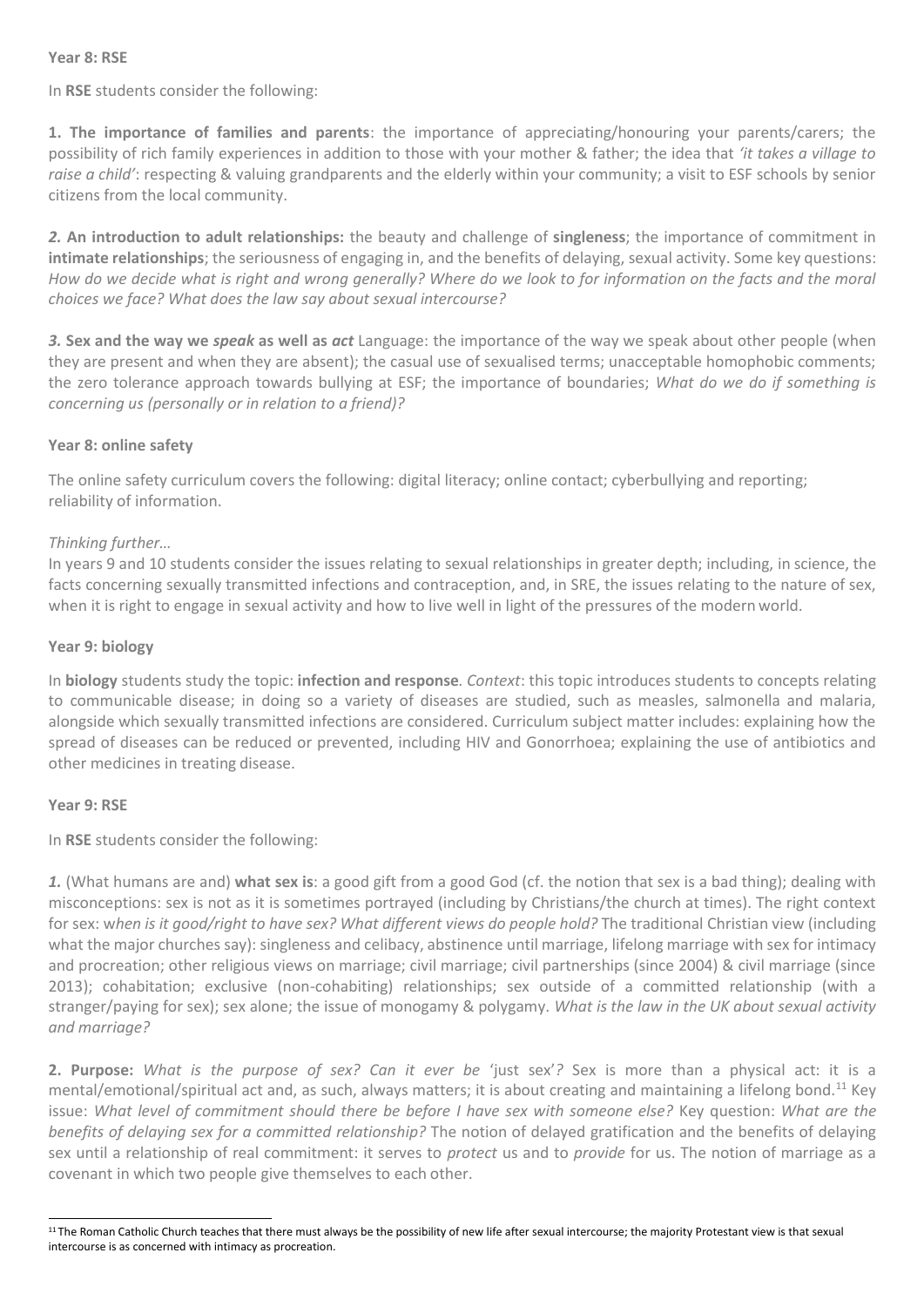*3.* **Consent**: the meaning of consent; the law on consent, the attitudes that exist in today's world; sexual abuse & exploitation; bullying, harassment & violence against women; forced marriage. Key questions: *How do we deal with unwanted physical contact (from people we know as well as strangers)? How do we deal with a situation in which*  someone is being pressured into engaging in sexual activity they do not want? What do we do if something is concerning *us (personally or in relation to a friend)?*

#### **Year 9: online safety**

The online safety curriculum<sup>12</sup> aims to develop students':

**1. Speed friending**: critical understanding of the nature of 'friending' online; skills and confidence in evaluating the reliability of online information, identifying concerning or risky online behaviour, and applying safety messages during interactions.

**2. Things you see online**: awareness of the impact of some kinds of online content on self-esteem and image, and sensitivity to the vulnerabilities of others; knowledge of sources of support for those upset by something they have seen online.

#### **Year 10: biology**

In **biology** students study the topic: **homeostasis.** *Context***:** the human body responds to internal and external changes through the nervous system and endocrine system; the latter employs chemical messages called hormones; the production of specific hormones affects fertility. Applications of this knowledge include the role of hormones in fertility treatment and contraception. Students would be required to develop skill in evaluating associated personal and social implications, making decisions based on the evaluation of evidence and arguments. Curriculum subject matter includes: knowledge of fertility being controlled by a variety of hormonal and non-hormonal methods of contraception; descriptions of the roles of hormones in human reproduction, including the menstrual cycle; evaluating the different hormonal and non-hormonal methods of contraception; explaining the use of hormones in modern reproductive technologies to treat infertility (higher tier only).

#### **Year 10: RSE**

In **RSE** students consider the following:

**1. Contraception**: *what is it, what different methods are there & what different ideas exist about when it is right to use it?* Types of contraception: artificial contraception, emergency contraception, natural family planning or natural contraception; arguments about the use of contraception; the unexpected consequences of sexual activity, such as sexually transmitted infections and unplanned pregnancies, and avoiding the unwanted consequences (alcoholetc.)

**2. Enjoying healthy relationships** *In intimate relationships*: right expectations; trust; commitment; communication; clarity; friendship; depth; love; self-giving and sacrifice; time; compromise. Peer & media pressure: *are we always being told the truth or is there, at times, some kind of distortion? Is everyone having sex and am I missing out? Relationships with friends and in other relationships in adulthood:* with friends; at work; in the local community.

**3. Sex and the way we think** How to think about and respond to the sexualisation of society (& the increased sexualisation of children); the commodification of sex and the objectification of others: pornography<sup>13</sup>; online relationships: the internet, social media and respecting others and yourself; healthy and wise online relationships/interactions, and staying safe online.

#### **Year 10: online safety**

The online safety curriculum aims to develop students':

 $12$  In years 9 and 10 the teaching of online safety is delivered by a trained team in a series of discrete classroom sessions. The sessions utilise activities from Thinkuknow (www.thinkuknow.co.uk)*,* an education programme from Child Exploitation and Online Protection (CEOP), a command of the National Crime Agency. <sup>13</sup> A Childline survey (2015) of 2000 young people aged 11-17 found: 1 in 5 children aged 12-13 think that watching porn is normal behaviour; nearly 1 in 10 children aged 12–13 are worried they might be addicted to porn; around 1 in 5 of those surveyed said they'd seen pornographic images that had shocked or upset them; 12 percent admitted to making or being part of a sexually explicit video [\(http://researchbriefings.parliament.uk/ResearchBriefing/Summary/LLN-2015-0041,](http://researchbriefings.parliament.uk/ResearchBriefing/Summary/LLN-2015-0041) p.4). An Institute for Public Policy Research survey (2014) of 18-year-olds on attitudes to sex and relationships found: 70% think pornography can have a damaging impact on young people's views of sex or relationships; 72% think pornography leads to unrealistic attitudes to sex and 70% think pornography encourages society to view women as sex objects [\(http://www.ippr.org/files/publications/attachments/OP4391-IPPR-Data-Tables.pdf?noredirect=1, p](http://www.ippr.org/files/publications/attachments/OP4391-IPPR-Data-Tables.pdf?noredirect=1)p.18, 27).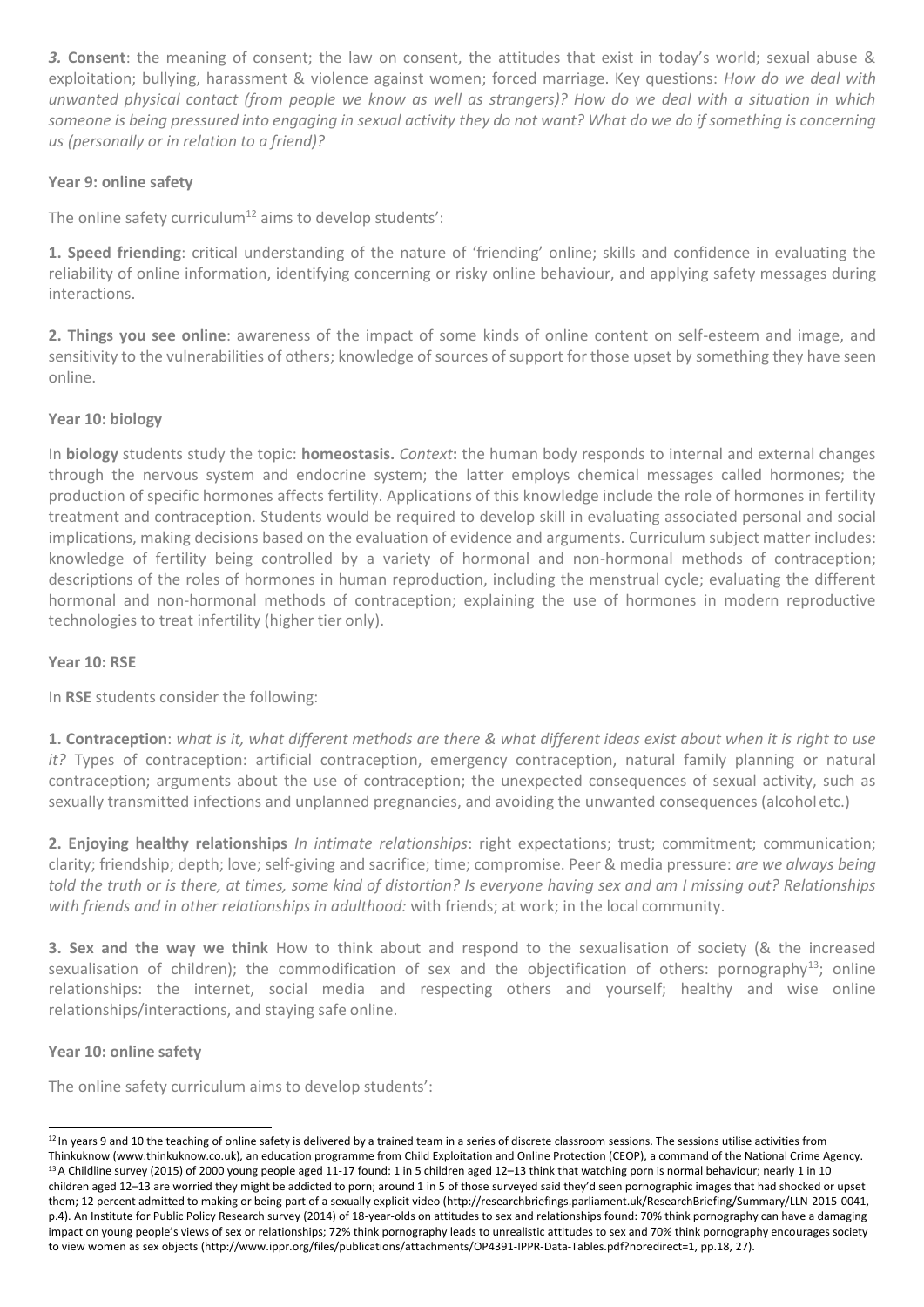**1. Selfies exposed**: understanding of why someone might take a naked selfie, why it might get shared, and what impact and consequences this could have for them, in order to help them make mature and safe choices in future.

**2. Private pics go public**: understanding of issues around sharing intimate pictures online, including trust, privacy, responsibility and the role of the media; knowledge of the law on sending and sharing sexual images.

**3. When chat goes wrong**: ability to identify behaviour typical of sexual offenders on social media; understanding of the risks posed by talking to strangers online; knowledge of sources of help and support, and how to reportabuse.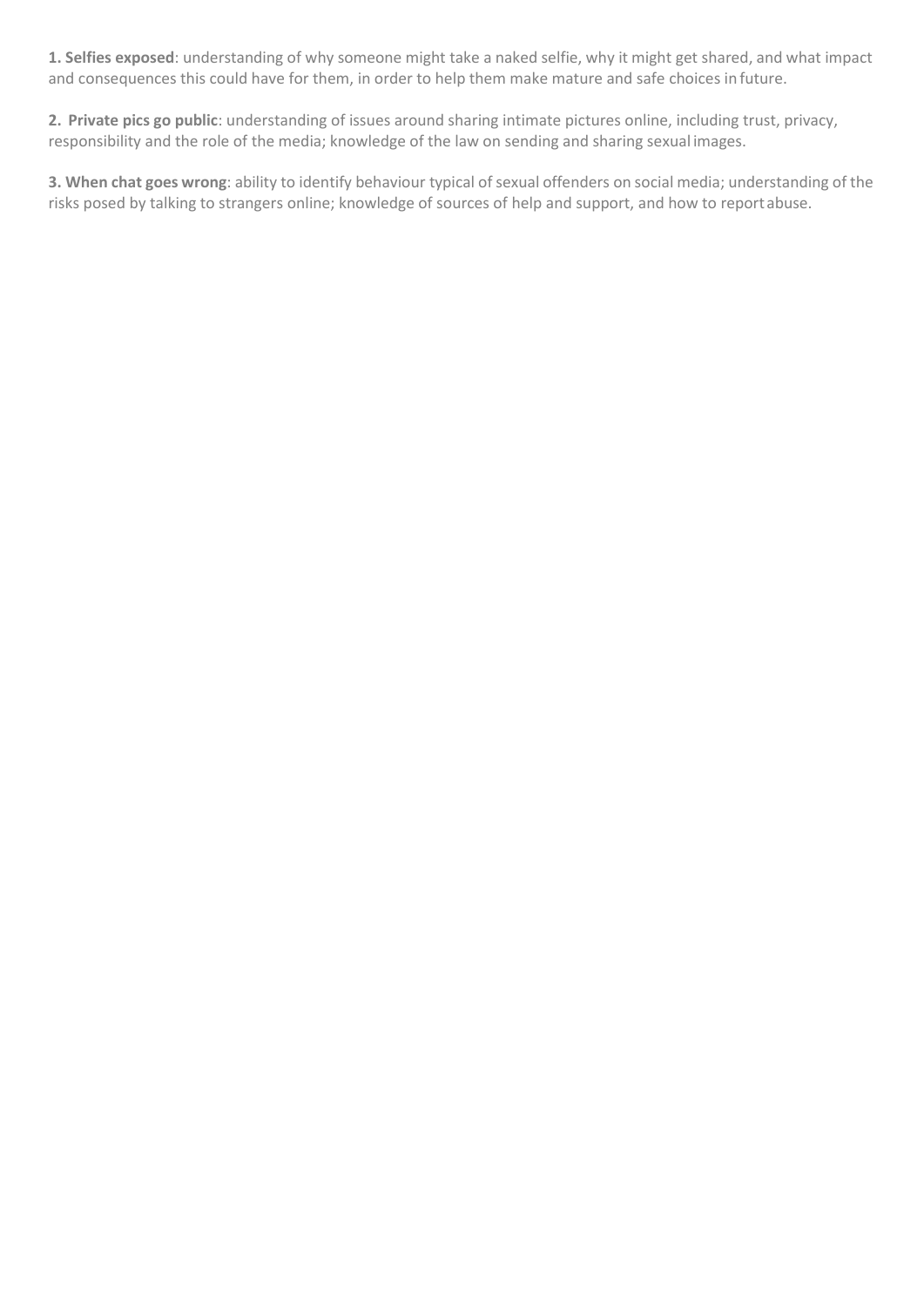The Emmanuel Schools Foundation's sex education policy was approved by ESF directors in July 2017. The following guidance was consulted in devising the policy:

**Improving the spiritual, moral, social and cultural (SMSC) development of pupils: supplementary information Departmental advice for independent schools, academies and free schools**, *Department for Education*, Nov 2014

[http://c4m.org.uk/downloads/DfE\\_EducationRegulations\\_IndependentSchoolsGuidance\\_HIGHLIGHTED.pdf.](http://c4m.org.uk/downloads/DfE_EducationRegulations_IndependentSchoolsGuidance_HIGHLIGHTED.pdf)

**The Marriage (Same Sex Couples) Act 2013: The Equality and Human Rights Implications for the Provision of School Education**, *Equality and Human Rights Commission*, 2014: [https://www.equalityhumanrights.com/sites/default/files/gd.13.103-4\\_schools\\_24-03-14.pdf.](https://www.equalityhumanrights.com/sites/default/files/gd.13.103-4_schools_24-03-14.pdf)

**Sex and Relationship Education Guidance**, DfEE, Jul 2000: [https://www.gov.uk/government/uploads/system/uploads/attachment\\_data/file/283599/sex\\_and\\_relationshi](https://www.gov.uk/government/uploads/system/uploads/attachment_data/file/283599/sex_and_relationship_education_guidance.pdf) [p\\_education\\_guidance.pdf](https://www.gov.uk/government/uploads/system/uploads/attachment_data/file/283599/sex_and_relationship_education_guidance.pdf)

**The Equality Act 2010 and schools: Departmental advice for school leaders, school staff, governing bodies and local authorities**, Department for Education, May 2014: [https://www.gov.uk/government/uploads/system/uploads/attachment\\_data/file/315587/Equality\\_Act\\_Advic](https://www.gov.uk/government/uploads/system/uploads/attachment_data/file/315587/Equality_Act_Advice_Final.pdf)

[e\\_Final.pdf](https://www.gov.uk/government/uploads/system/uploads/attachment_data/file/315587/Equality_Act_Advice_Final.pdf)

### Key Points

#### **1. Obligations upon all maintained schools**

"*The governing body and head teacher shall take such steps as are reasonably practicable to secure that where sex education is given to any registered pupils at a maintained school, it is given in such a manner as to encourage those pupils to have due regard to moral considerations and the value of family life. "The Secretary of State must issue guidance designed to secure that when sex education is given to registered pupils at maintained schools—*

(a) they learn the nature of marriage and its importance for family life and the bringing up of children, and *(b) they are protected from teaching and materials which are inappropriate having regard to the age and the religious and cultural background of the pupils concerned."<sup>14</sup>*

#### **2. Obligations upon schools with a religious character**

*"Schools with a religious character can continue to deliver sex and relationship education in accordance with their particular religious doctrines or ethos. They must do so in a sensitive, reasonable, respectful and balanced way."<sup>15</sup>*

*"No school, or individual teacher, is under a duty to support, promote or endorse marriage of same sex couples. Teaching should be based on facts and should enable pupils to develop an understanding of how the law applies to different relationships. Teachers must have regard to statutory guidance on sex and relationship education, and to meet duties under equality and human rights law.*

*Subject to the above, nothing in the Act affects the rights of schools with a religious character to continue to teach about marriage according to their religious doctrines or ethos. Any views expressed about marriage of same sex couples, by governors, teachers, other school staff, parents and pupils, may reflect the religious ethos of the school.*

<sup>14</sup>Section 403, **Education Act 1996**:<http://www.legislation.gov.uk/ukpga/1996/56/section/403>

<sup>15</sup>**The Marriage (Same Sex Couples) Act 2013: The Equality and Human Rights Implications for the Provision of School Education**, Equality and Human Rights Commission Guidance, 2014, p.5 [https://www.equalityhumanrights.com/sites/default/files/gd.13.103-](https://www.equalityhumanrights.com/sites/default/files/gd.13.103-4_schools_24-03-14.pdf) [4\\_schools\\_24-03-14.pdf](https://www.equalityhumanrights.com/sites/default/files/gd.13.103-4_schools_24-03-14.pdf)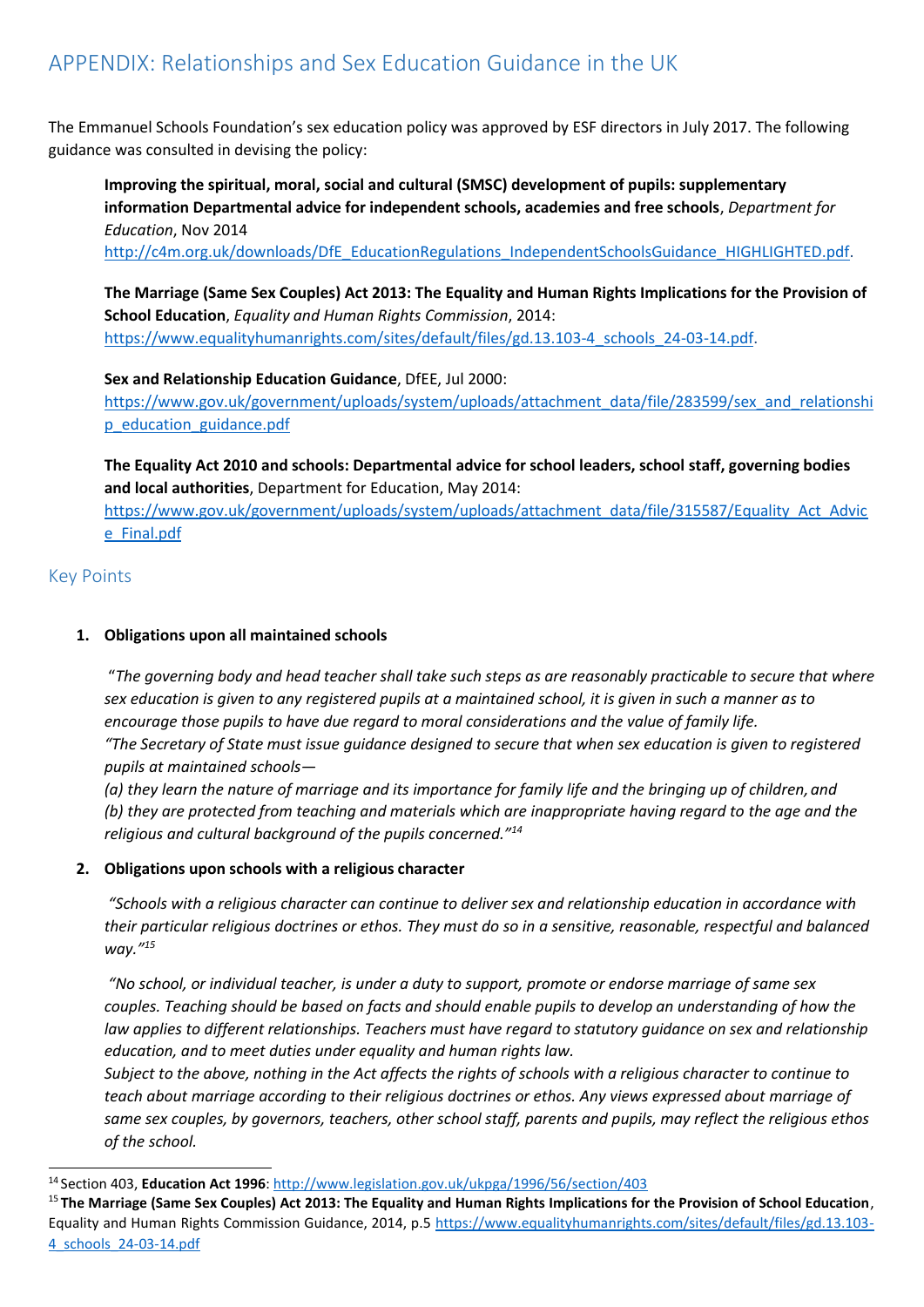*Governors, teachers and non-teaching staff in schools, parents and pupils, are free to hold their own religious or philosophical beliefs about marriage of same sex couples."<sup>16</sup>*

*" Parents will continue to have a right to withdraw their children from sex education. Schools will have flexibility over how they deliver these subjects, so they can develop an integrated approach that is sensitive to the needs of the local community; and, as now, faith schools will continue to be able to teach in accordance with the tenets of their faith."<sup>17</sup>*

*"38% of teenage pregnancies ended in abortion in 1998 – almost 39,000 abortions. There are strongly held views and religious beliefs about abortion and some schools will apply a particular religious ethos through their sex and relationship education policy to the issue which will enable pupils to consider the moral and personal dilemmas involved. The religious convictions of pupils and their parents should be respected."<sup>18</sup>*

*The standard does not mean, for example, that schools must promote alternative lifestyles or same sex marriage. Rather, it requires respect for other people, even if they choose to follow a lifestyle that one would not choose to follow oneself.<sup>19</sup>*

#### **3. Obligations upon individual teachers**

*"Teachers, other school staff, governors, parents and pupils are all free to hold whatever personal views they choose on marriage of same sex couples, including a view that marriage should only be between a man and a woman. The Government recognises that the belief that marriage can only be between a man and a woman is a belief worthy of respect in a democratic society.*

*Individuals are free to express positive or negative views about marriage of same sex couples, depending on the form of words used and the particular context in which they are used. This applies to all forms of communication in public and in the workplace. Individuals who express support for, or opposition to, marriage of same sex couples, in public or in work, should do so in reasonable and moderate terms, to ensure they are mindful of and do not breach the rights and freedoms of others.*

*Where relevant, teachers need to teach the facts about the legal meaning of marriage in England and Wales in a sensitive, reasonable and appropriate way to comply with professional and legal obligations, and school policies and practices. This will include providing accurate factual information about the law when delivering lessons.*

*… Freedom of expression is explicitly protected under the Public Order Act 1986 (POA) provisions concerning the offences of inciting hatred on the grounds of religion or sexual orientation (see Part 3A and sections 29J and 29JA POA). Under the Act, Parliament has further protected the rights of individuals to express their views on marriage of same sex couples through discussion or criticism without facing any criminal sanction under the POA, by inserting a new sub-section into section 29JA. In order to guarantee that simply giving a view on marriage of same sex couples is not caught by the offences of threatening behaviour and hate speech on the grounds of sexual orientation, the new Section 29JA (2) of the POA specifies that: 'any discussion or criticism of marriage which concerns the sex of the parties to marriage shall not be taken of itself to be threatening or intended to stir up hatred.'"<sup>20</sup>*

[http://c4m.org.uk/downloads/DfE\\_EducationRegulations\\_IndependentSchoolsGuidance\\_HIGHLIGHTED.pdf](http://c4m.org.uk/downloads/DfE_EducationRegulations_IndependentSchoolsGuidance_HIGHLIGHTED.pdf) p.10

<sup>20</sup>**The Marriage (Same Sex Couples) Act 2013: The Equality and Human Rights Implications for the Provision of School Education,** Op.Cit., p.6,7

<sup>16</sup>**The Marriage (Same Sex Couples) Act 2013: The Equality and Human Rights Implications for the Provision of School Education,** Op.Cit., p.2,3

<sup>17</sup>**Justine Greening**, Secretary of State for Education and Minister for Women and Equalities, Sex and Relationships Education:Written statement - HCWS509, 1 Mar 2017[: https://www.parliament.uk/business/publications/written-questions](https://www.parliament.uk/business/publications/written-questions-answers-statements/written-statement/Commons/2017-03-01/HCWS509/)[answers-statements/written-statement/Commons/2017-03-01/HCWS509/](https://www.parliament.uk/business/publications/written-questions-answers-statements/written-statement/Commons/2017-03-01/HCWS509/)

<sup>18</sup>**Sex and Relationship Education Guidance**, DfEE, Jul 2000, p.16

<sup>19</sup>**Improving the spiritual, moral, social and cultural (SMSC) development of pupils**: supplementary information Departmental advice for independent schools, academies and free schools November 2014,